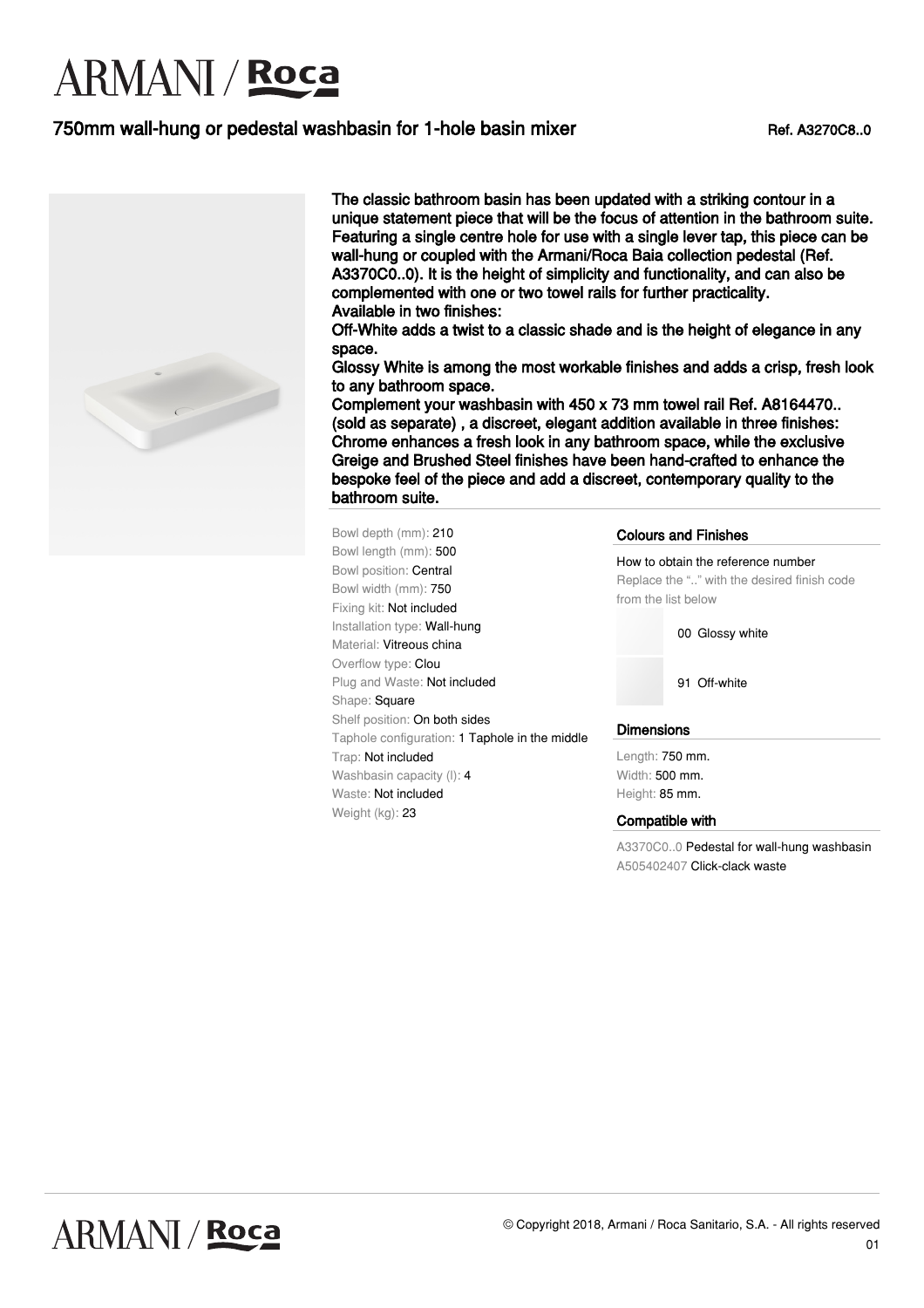### 750mm wall-hung or pedestal washbasin for 1-hole basin mixer Ref. A3270C8..0

### Technical drawings

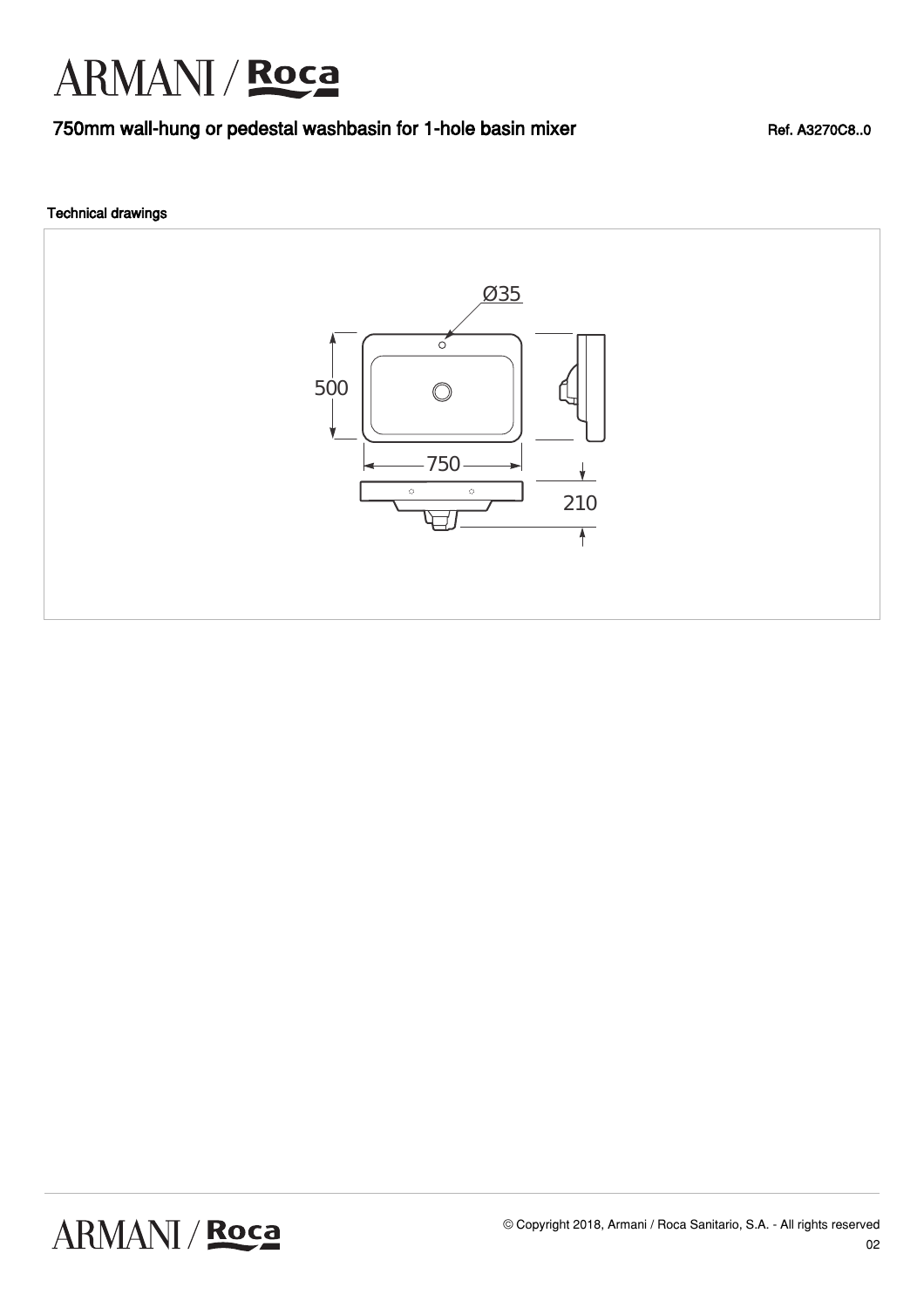### 750mm wall-hung or pedestal washbasin for 1-hole basin mixer Ref. A3270C8..0



ARMANI / Roca